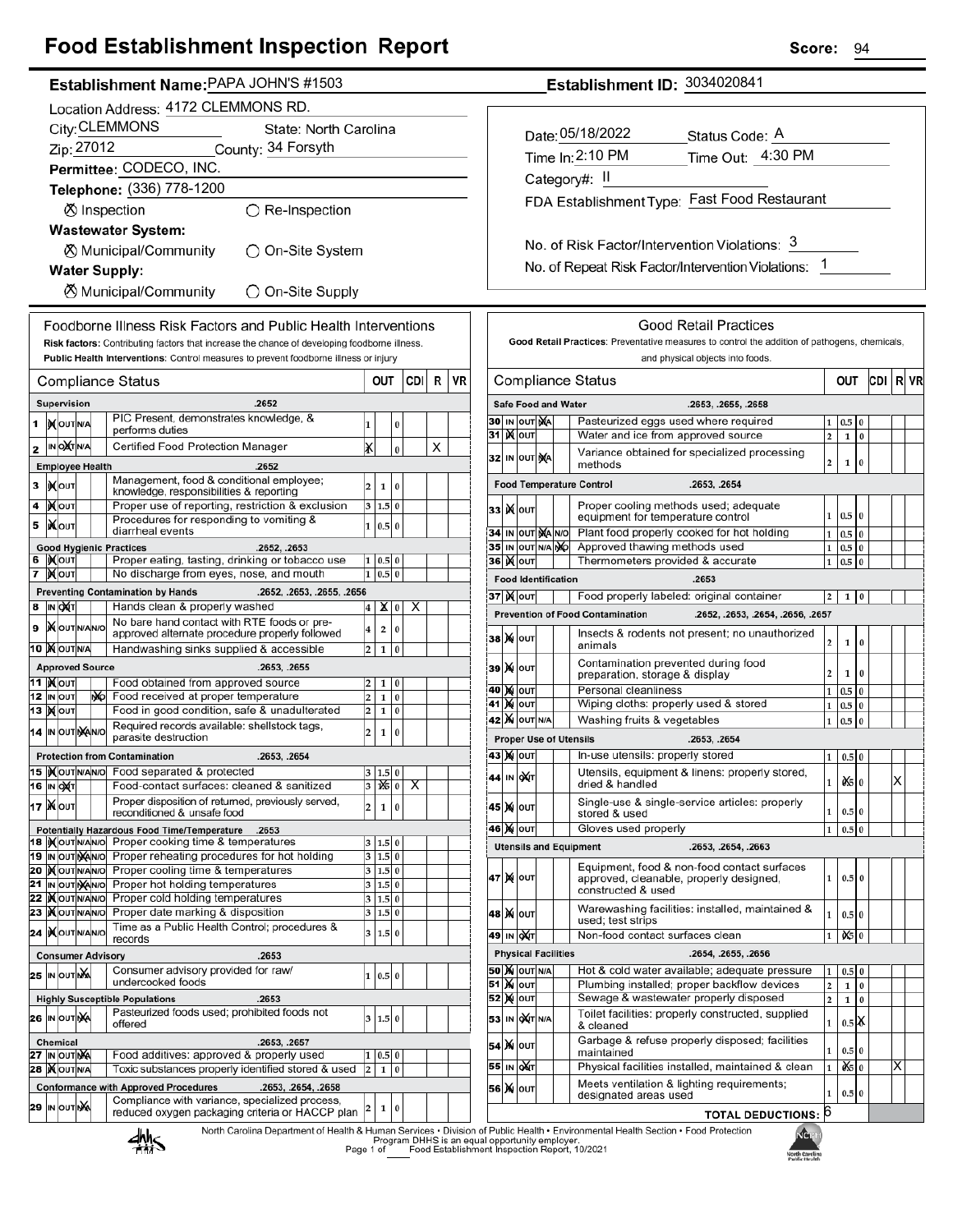# Comment Addendum to Food Establishment Inspection Report

| Establishment Name: PAPA JOHN'S #1503                                                                                       |          | Establishment ID: 3034020841                       |                  |  |  |  |
|-----------------------------------------------------------------------------------------------------------------------------|----------|----------------------------------------------------|------------------|--|--|--|
| Location Address: 4172 CLEMMONS RD.                                                                                         |          | $[X]$ Inspection $\Box$ Re-Inspection              | Date: 05/18/2022 |  |  |  |
| City: CLEMMONS                                                                                                              | State:NC | X <br>Comment Addendum Attached?<br>Status Code: A |                  |  |  |  |
| County: 34 Forsyth<br>Zip: 27012                                                                                            |          | Water sample taken? $\Box$ Yes $\Box$ No           | Category #: II   |  |  |  |
| Wastewater System: X Municipal/Community   On-Site System<br>Water Supply:<br><b>x</b> Municipal/Community □ On-Site System |          | Email 1: papaerich@aol.com                         |                  |  |  |  |
| Permittee: CODECO, INC.                                                                                                     |          | Email 2:                                           |                  |  |  |  |
| Telephone: (336) 778-1200                                                                                                   |          | Email 3:                                           |                  |  |  |  |
| <b>Temperature Observations</b>                                                                                             |          |                                                    |                  |  |  |  |

| Effective January 1, 2019 Cold Holding is now 41 degrees or less |                                            |                  |          |           |          |      |
|------------------------------------------------------------------|--------------------------------------------|------------------|----------|-----------|----------|------|
| Item<br>hot water                                                | Location<br>3-comp sink                    | Temp Item<br>121 | Location | Temp Item | Location | Temp |
| qt sanitizer (ppm)                                               | 3-comp sink                                | 200              |          |           |          |      |
| shredded mozz                                                    | make unit (top)                            | 41               |          |           |          |      |
| diced tomatoes                                                   | make unit (top)                            | 38               |          |           |          |      |
| pork sausage                                                     | make unit (top)                            | 41               |          |           |          |      |
|                                                                  | three cheese blend make unit (reach in)    | 41               |          |           |          |      |
| diced tomatoes                                                   | make unit (reach in)                       | 38               |          |           |          |      |
| cooked chicken<br>wina                                           | make unit (reach in)                       | 37               |          |           |          |      |
| canadian bacon                                                   | active cooling walk-in cooler<br>(@2:35pm) | 52               |          |           |          |      |
| canadian bacon                                                   | active cooling walk-in cooler<br>(m3.25nm) | 43               |          |           |          |      |
| pepperoni pizza                                                  | final cook                                 | 191              |          |           |          |      |
|                                                                  |                                            |                  |          |           |          |      |
|                                                                  |                                            |                  |          |           |          |      |
|                                                                  |                                            |                  |          |           |          |      |
|                                                                  |                                            |                  |          |           |          |      |
|                                                                  |                                            |                  |          |           |          |      |
|                                                                  |                                            |                  |          |           |          |      |
|                                                                  |                                            |                  |          |           |          |      |
|                                                                  |                                            |                  |          |           |          |      |
|                                                                  |                                            |                  |          |           |          |      |
|                                                                  |                                            |                  |          |           |          |      |
|                                                                  | Person in Charge (Print & Sign):           | First            | Last     | Jenghely  |          |      |

| Person in Charge (Print & Sign):                          |                                                                                      |                                               | Lengthelyn                                                       |  |  |  |
|-----------------------------------------------------------|--------------------------------------------------------------------------------------|-----------------------------------------------|------------------------------------------------------------------|--|--|--|
|                                                           | First                                                                                | Last                                          |                                                                  |  |  |  |
| Regulatory Authority (Print & Sign): Travis               | Addis                                                                                |                                               |                                                                  |  |  |  |
| REHS ID: 3095 - Addis, Travis                             |                                                                                      |                                               | Verification Required Date:                                      |  |  |  |
| <b>REHS Contact Phone Number:</b>                         |                                                                                      |                                               |                                                                  |  |  |  |
| North Carolina Department of Health & Human Services<br>煞 | • Division of Public Health<br>DHHS is an equal opportunity employer.<br>Page 1 of _ | Food Establishment Inspection Report, 10/2021 | • Food Protection Program<br><b>Environmental Health Section</b> |  |  |  |